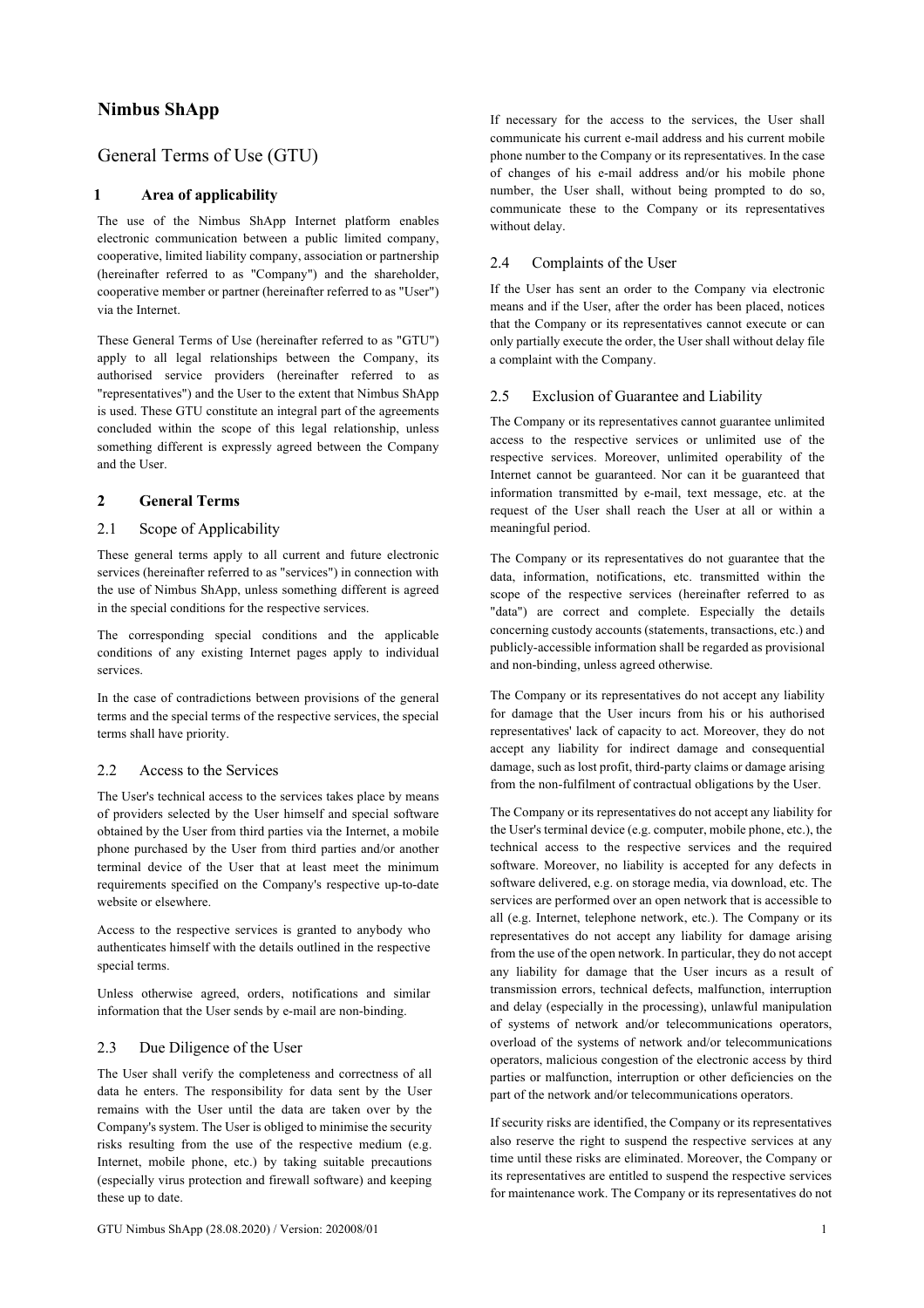accept any liability for damage that may arise from such suspension or blocking pursuant to section 2.7.

### 2.6 Powers of Attorney

The authorisation of representatives of the User to use the respective services of the Company is valid until duly revoked in writing. It is expressly determined that a granted authorisation shall not expire upon the User's death or loss of the capacity to act, but shall remain in force until expressly revoked in writing.

# 2.7 Blocking

The User may have his access or the access of his authorised representatives to the respective services of the Company blocked. The blocking may only be requested during the Company's normal office hours and must be confirmed to the Company in writing without delay.

The block or suspension can only be lifted by written request of the User to the Company. The Company or its representatives may block the access of the User and/or of his authorised representatives to individual or all services at any time, without specifying reasons and without prior notice of termination.

# 2.8 Protection of User Data

The User acknowledges that the protection of the data is limited to the territory of Switzerland and that thus all electronic data to be transmitted and/or stored abroad are not protected.

The User accepts the fact that when using the Internet, mobile phones, etc. the data are transmitted over an open network that is accessible to the public. In this context, the data may be subject to uncontrolled transmission across national borders, even if both the sender and the recipient are located in Switzerland. The User also accepts the fact that information of the Company that the User requests separately by e-mail, text message, etc. is usually unencrypted, so that the data are not protected. Even if the transmission is encrypted, the sender and recipient remain unencrypted. Third parties may therefore be able to draw conclusions regarding an existing shareholder relationship.

# 2.9 Security

Under normal circumstances, the encryption employed makes it impossible for unauthorised parties to view confidential User data. However, despite all state-of-the-art security precautions on both the Company and the User sides, absolute security cannot be guaranteed. The terminal device (computer, mobile phone, etc.) and/or the network of the User are part of the system. However, these are outside the reach of the Company and may become a vulnerable point in the system.

The User accepts the following risks:

- Insufficient knowledge of the system and deficient security precautions (e.g. insufficiently protected storage of data on the hard disk) may facilitate unauthorised access. There is a persistent danger of the computer being infected with computer viruses from the outside world via computer networks (e.g. Internet) or storage media. The User is responsible for obtaining detailed information on the required state-of-the-art security precautions.
- It is important for the User to only use software from

trustworthy sources.

- Nobody can exclude the generation of traffic statistics by Internet providers, i.e. the provider may find out whom the User contacted, and when.
- A third party may stealthily gain access to the User's terminal device while using the network, e.g. the Internet.
- Information of the Company that the User requests separately by e-mail, text message, etc. is usually unencrypted.

The User shall ensure that the system cannot be used by any unauthorised third parties. In particular, he shall keep the established authentication details (e.g. access codes, passwords, etc.) secret and change them regularly. As soon as it is noticed or suspected that the User's access is being used by third parties or that unauthorised use is taking place, the User shall without delay take suitable steps to prevent such access.

The User undertakes to acknowledge the security information provided to the User on the Web pages of the respective service providers or in other form (as well as information of the Company on its home page) and implement any recommended security measures within a reasonable period.

# **3 Special Terms for Internet Services**

# 3.1 Scope of Applicability

The special terms of Internet services supplement and/or amend the general terms of electronic services and apply to the Internet services.

# 3.2 Service Offer

The Internet services offered by the Company are described on the Nimbus ShApp product sheet and the respective Web pages of the Company.

The Company reserves the right to change the service offer at any time.

# 3.3 Authentication Details (Self-Authentication)

Access to the Internet services is granted to anybody who, while using the system, authenticates himself by entering the details valid for these services. The Company reserves the right to change the service offer at any time.

The authentication details will be sent to the User's delivery address that has been communicated to the Company. The User acknowledges and agrees that the Company or its representatives cannot verify who receives and uses the authentication details. Especially in the case of legal entities and/or delivery to a business address, the User alone is responsible for monitoring the receipt of the authentication details and their use.

The Company will consider anybody who authenticates himself in the designated way as (legitimate) user. Therefore, such a person is entitled to use the Internet services within the scope that the (legitimate) User is permitted. The Company is under no obligation to further verify the authentication. However, the Company may at any time and without specifying reasons request further proof of the authorisation and withhold the execution of orders until such proof is furnished.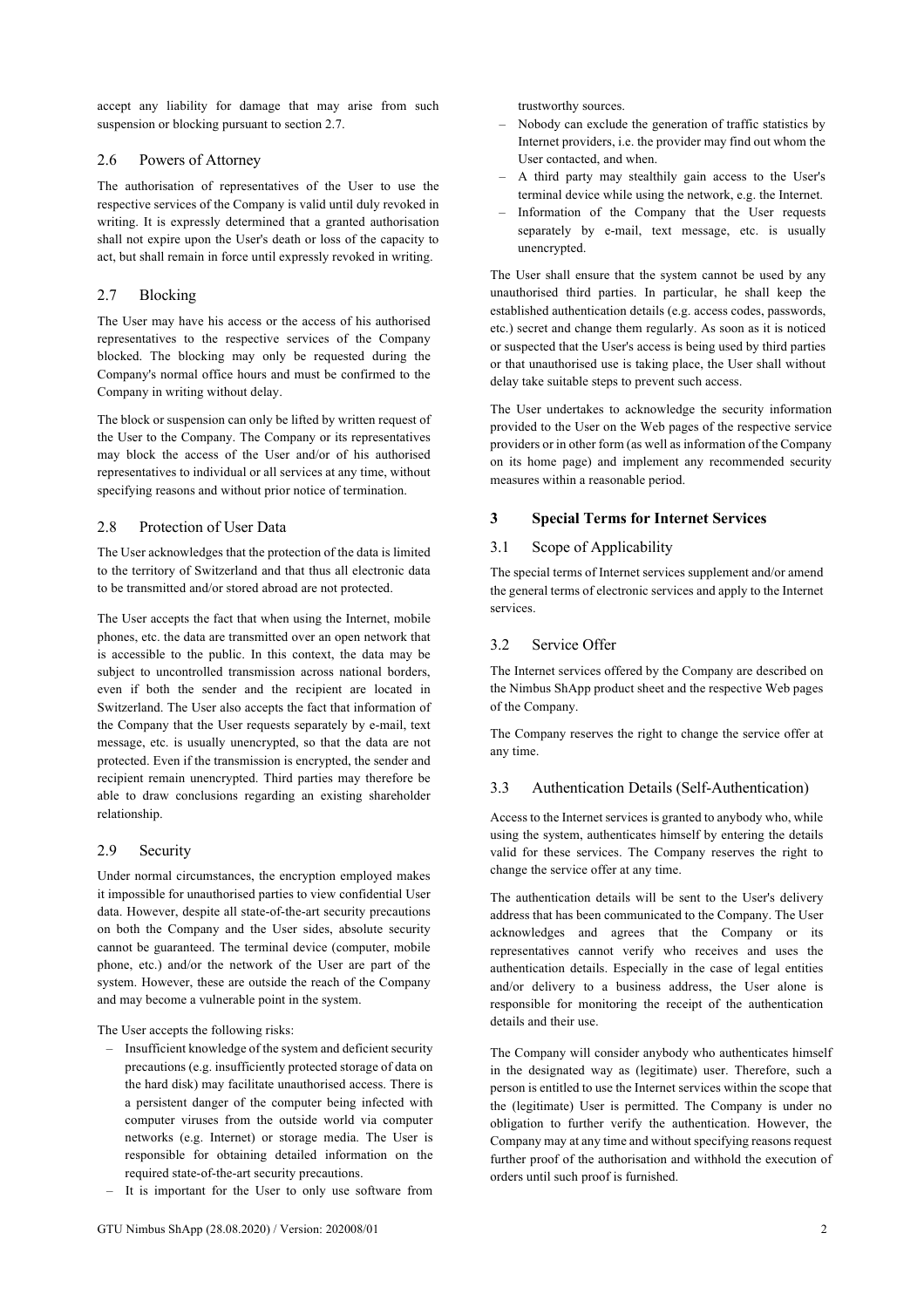All instructions and notifications that the Company executes in compliance with these principles are attributable to the shareholder, even if these should not originate from him or his authorised representatives.

#### 3.4 Due Diligence of the User

The User undertakes to change the first password communicated to him by the Company without delay upon receipt and regularly thereafter. The password must not consist of combinations that can be guessed easily (e.g. telephone number, date of birth, vehicle registration plate, etc.).

The User shall store the authentication details with great care and separately from each other. Moreover, the User shall keep the identification details secret and protect them from misuse by unauthorised parties. In particular, identification details shall not be stored without protection on the User's terminal device (e.g. computer or mobile phone) or elsewhere or be handed over to third parties or be made accessible in any other way.

The User shall bear all consequences resulting from the use or misuse of these authentication details or those of his authorised representatives.

If there is reason to suspect that unauthorised third parties have gained access to one or several authentication details of the User, the User shall without delay replace or change the respective authentication details. If this is not possible, the User shall without delay block the access to the respective services or have it blocked.

## 3.5 Data Transmission in the Case of Services Based on Text Messages

By using a service based on text messages (e.g. text message code within the scope of the authentication procedure), the User acknowledges and agrees to the forwarding, by the Company or its representatives, of the telephone number selected by the User and the data to be transmitted to him to the telecommunications company that is required for the text message transmission, which is domiciled in Switzerland.

# **4 Terms for the Electronic Issuing of Power of Attorney and Instructions from the User**

### 4.1 Scope of Services

By activating the respective service of Nimbus ShApp, the User can electronically send his power of attorney and voting instructions concerning the agenda items at the Company's Meeting (general meeting, shareholders' meeting or cooperative meeting) to the independent proxy designated by the Company.

The party that the Company has entrusted with the handling of Nimbus ShApp will receive the electronically-issued powers of attorney and voting instructions of the User and forward them to the independent proxy.

The User acknowledges that the forwarding of the electronically-transmitted power of attorney and instructions does not take place without any limitation, immediately upon receipt and at all times, but depends on the office hours and processing times. The applicable office hours will be announced by the Company. The Company will also determine the deadline until which the User may electronically transmit his power of attorney and voting instructions. The User is aware that instructions not transmitted in due time may only be executed

late or not at all.

#### 4.2 Final Instructions of the User

In case the User not only issues electronic power of attorney and voting instructions but also appoints another proxy or personally attends the Meeting (general meeting, shareholders' meeting or cooperative meeting), the instructions last received by the Company or its representatives shall be valid. Concerning the form of participation of the User in the Meeting (general meeting, shareholders' meeting or cooperative meeting), the form that he last communicated to the Company or its representatives shall be authoritative.

In the event of technical interruptions, blocking for security reasons or limited access to the Internet or to the services of Nimbus ShApp, the User's last power of attorney and voting instructions made known to the Company or its representatives shall apply.

## 4.3 Liability

Provided that they have exercised due diligence, the Company or its representatives accept no liability for electronically transmitted powers of attorney and voting instructions of the User that are not received or not received in due time, that have not been or could not be executed or that have not been or could not be duly forwarded.

# **5 Terms for the Electronic Delivery of Documents of the Company**

## 5.1 Scope of Services

The User has the option to order the Company to henceforth send him documents of the Company (e.g. invitation to the Meeting (general meeting, shareholders' meeting or cooperative meeting), proxy form, admission ticket, annual reports, general information) electronically or in paper form.

The Company is thus entitled to make the documents that the User requests to be delivered electronically available for download. The User will be notified thereof by e-mail.

#### 5.2 Delivery

Electronic documents will be deemed duly delivered if the User has been notified of their availability via the e-mail address specified by him. From such time onwards, the notification will be deemed made, and any periods – especially the period for complaints – shall begin. If electronic delivery is requested, the Company may however still deliver documents only or also in paper form without specifying reasons.

#### 5.3 Complaints

The User shall report any complaints to the Company immediately, at the latest within 14 days of the delivery. Otherwise, the electronic documents will be deemed approved.

## 5.4 Notification Obligation and Accountability

The User expressly acknowledges that by sending notification that the electronic documents are available for download, the Company fulfils its statutory notification obligation and accountability

## 5.5 Archiving

The User continues to be responsible for the legally-compliant safekeeping of the documents received from the Company.